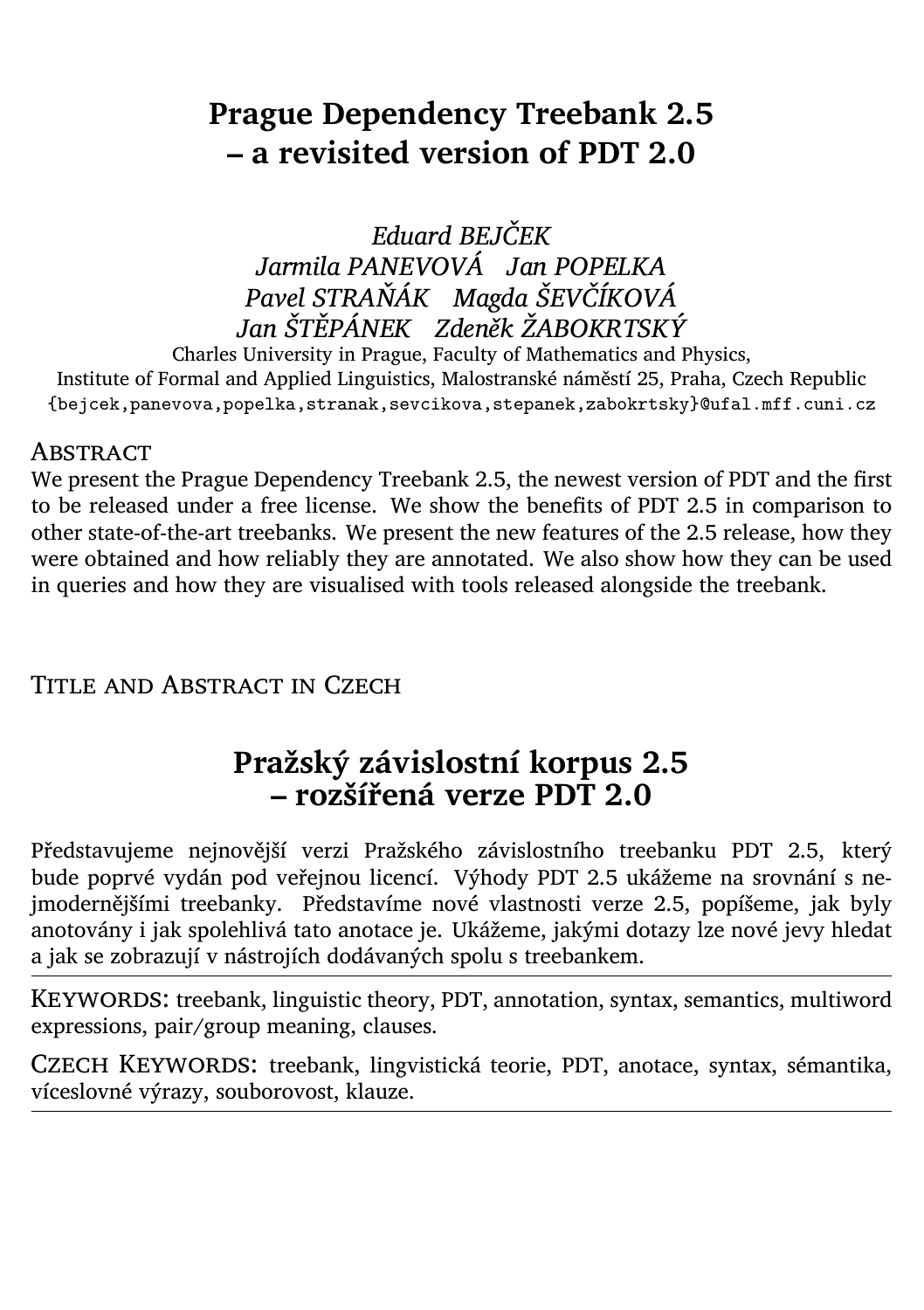#### **1 Introduction**

The task of grammatical theories is to explicitly describe phenomena of language with the purpose of creating a description that analyses and/or generates language as natural as possible. The creation of a treebank then serves as an [u](#page-1-0)ltimate test [of](#page-2-0) a linguistic theory.

Treebanks that have not been based on an elaborate theory which takes into account most phenomena of natural language start with a simple design. If they become popular, various additional, [m](#page-3-0)ore-or-less ad hoc linked projects end up being piled upon the origi[nal](#page-6-0) simple design.

<span id="page-1-0"></span>On the other hand, there are [v](#page-13-0)ery complex theories that have been being developed for decades to take into account all of the possible phenomena of natural language but have not yet undergone the ultimate test of large-scale treebanking (e.g. Mel'čuk and Polguère, 1987).

In this paper we introduce the Prague Dependency Treebank 2.5 (PDT 2.5), the latest instance of a large treebank [whose design is base](#page-15-0)[d on t](#page-15-1)h[e Func](#page-15-1)tional Generative Description. It is a step from PDT 2.0 towards PDT 3.0 (coming in 2013 with additional large-scale annotation of discourse, anaphora and more) which brings annotation of three new features finished so far and a number of corrections.

The rest of th[e p](#page-3-0)ap[er](#page-8-0) is organised as follows: we introduce some basic facts about PDT 2.5 and the previous version of the treebank in Section 2. In Section 3, we provide [so](#page-1-1)me background on treebanking projects in general and compare PDT 2.5 with other popular treebanks. Next we present the new features of PDT 2.5: annotation of multiword expressions in Section 4, new semantic distinction of pair/group meaning of nouns in Section 5, and identification of clauses in Section 6. We summarise the state of the treebank and its general e[cosystem in](#page-14-0) S[ection](#page-14-0) 7.

#### **2 Prague Dependency Treebank 2.5 and the previous version**

<span id="page-1-1"></span>Functional Generative Description (FGD) is a relatively complex linguistic theory and as such it has provided many fundamental ideas that are directly reflected in the PDT design, e.g. multiple layers of linguistic description and the dependency approach to syntax based on the theory of valency (Sgall et al., 1986; Sgall, 1967). Nonetheless, FGD does not encompass all phenomena either, not even in the language core.

In this paper we focus on PDT 2.5, which is an updated release of PDT 2.0. For this new release, the data of PDT 2.0 have been enriched with annotation of three new phenomena (see Sections 4 to 6). Furthermore, some of the errors in the PDT 2.0 data have been corrected in the new release (they mostly involved morphological tags and lemmas<sup>1</sup> for personal names and abbreviations, yet some of these changes were also reflected on the higher layers). However, the design of the PDT 2.5 annotation as well as the size of the data are identical with PDT 2.0.

PDT 2.0 (Hajič et al., 2006) is a collection of Czech newspaper texts from 1990s with annotation added on four layers: on the word layer (w-layer), the source texts have been tokenized and segmented. The morphological layer (m-layer) provides a lemma and a positional tag for each token (word form or punctuation mark). On the analytical layer

<sup>&</sup>lt;sup>1</sup>About 10 thousand morphological nodes were fixed.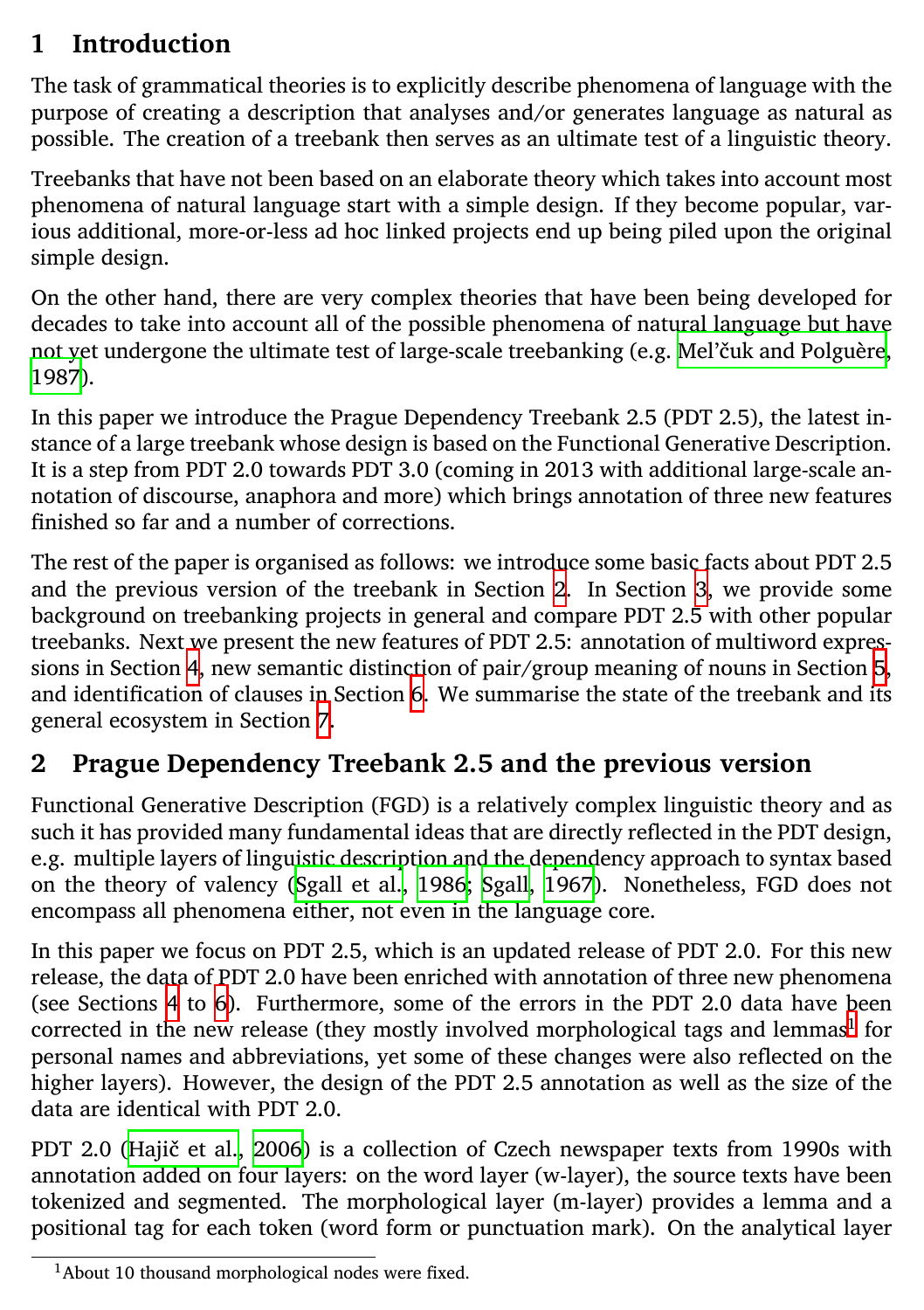(a-layer), a sentence is represented as a dependency tree with labelled nodes and edges, which correspond to surface-syntactic relations (such as subject, object etc.); one analytical node corresponds to exactly one morphological token. On the tectogrammatical layer (t-layer), the meaning of the sentence is represented as a dependency tree structure with additional features and constraints.

Tectogrammatical nodes (t-nodes) represent content words (including pronouns and numerals), whereas functional words such as prepositions have no separate node in the tree.<sup>2</sup> All t-nodes are labelled with t-lemmas, dependency relations (functors, such as an actor ACT, addressee ADDR [or location spec](#page-14-1)i[ficatio](#page-14-1)n LOC) and grammatemes (see Section 5). Furthermore, annotation of valency, coreference, and topic-focus articulation are all available in tectogrammatical trees as well (Mikulová et al., 2006).

The PDT data consist of 7,110 manually annotated textual documents containing 115,844 sentences with 1,957,247 tokens (word forms and punctuation marks). All these documents were annotated on the m-layer, 75 % of them were annotated on the a-layer (5,330 documents, 87,913 sentences, 1,503,739 tokens). 5[9 % of the a-layer da](#page-15-2)t[a wer](#page-15-2)e annotated also on the t-layer (i.e. 45 % [of the m-layer data](#page-15-3); [3,165](#page-15-3) documents, 49[,4](#page-11-0)31 sentences, 833,195 tokens).

<span id="page-2-0"></span>As we are improving the PDT by providing more explicit and consistent annotation guidelines, we are also improving the theoretical framework of FGD. The same is true when we add analysis of phenomena not tackled by the original theory. The theoretical studies preceded the annotation stage[.](#page-2-1)

### **2.1 Prague Markup Language**

PDT uses the PML format (Pajas and Štěpánek, 2006) bas[ed on XML. Ea](#page-15-4)c[h tok](#page-15-4)en and node [has been assigned a](#page-14-2) unique identifier; any layer built atop of another use[s the identifiers](#page-15-5) [from the lower l](#page-15-5)ayer as reference targets, effectively creating inter-layer links (of various types). Each node can be assigned an attribute-value structure, an *attribute* in short, that represents various grammatical categories.

<span id="page-2-1"></span>Another advantage of the PML format is th[e availability of the framework surroundi](http://www.ldc.upenn.edu/Catalog/ByYear.jsp)ng it. The tools provided include the tree editor TrEd (Pajas and Štěpánek, 2008), the query language and engine PML-TQ (Pajas and Štěpánek, 2009, see also Figure 2) and a highly modular NLP system Treex (Popel and Žabokrtský, 2010).

### **3 Related work**

During the past decade, plenty of treebanks have been published. New treebanks keep appearing at least bi-monthly. $3$  There are some features, though, that set PDT 2.5 apart from most of them.

The most popular treebank of all times is the Penn Treebank (Marcus et al., 1993). It has been since extended by several projects: PropBank (Palmer et al., 2005), NomBank (Meyers et al., 2004), BBN Pronoun Coreference and Entity Type Corpus (Weischedel and Brunstein, 2005), and a few more.

 $<sup>2</sup>$ There are several exceptions of a technical nature. For instance, counterparts of coordinating conjunctions</sup> are included in the tree because they are used for the representation of coordinating constructions.

<sup>3</sup>LDC has published 5 new treebanks so far in 2012: http://www.ldc.upenn.edu/Catalog/ByYear.jsp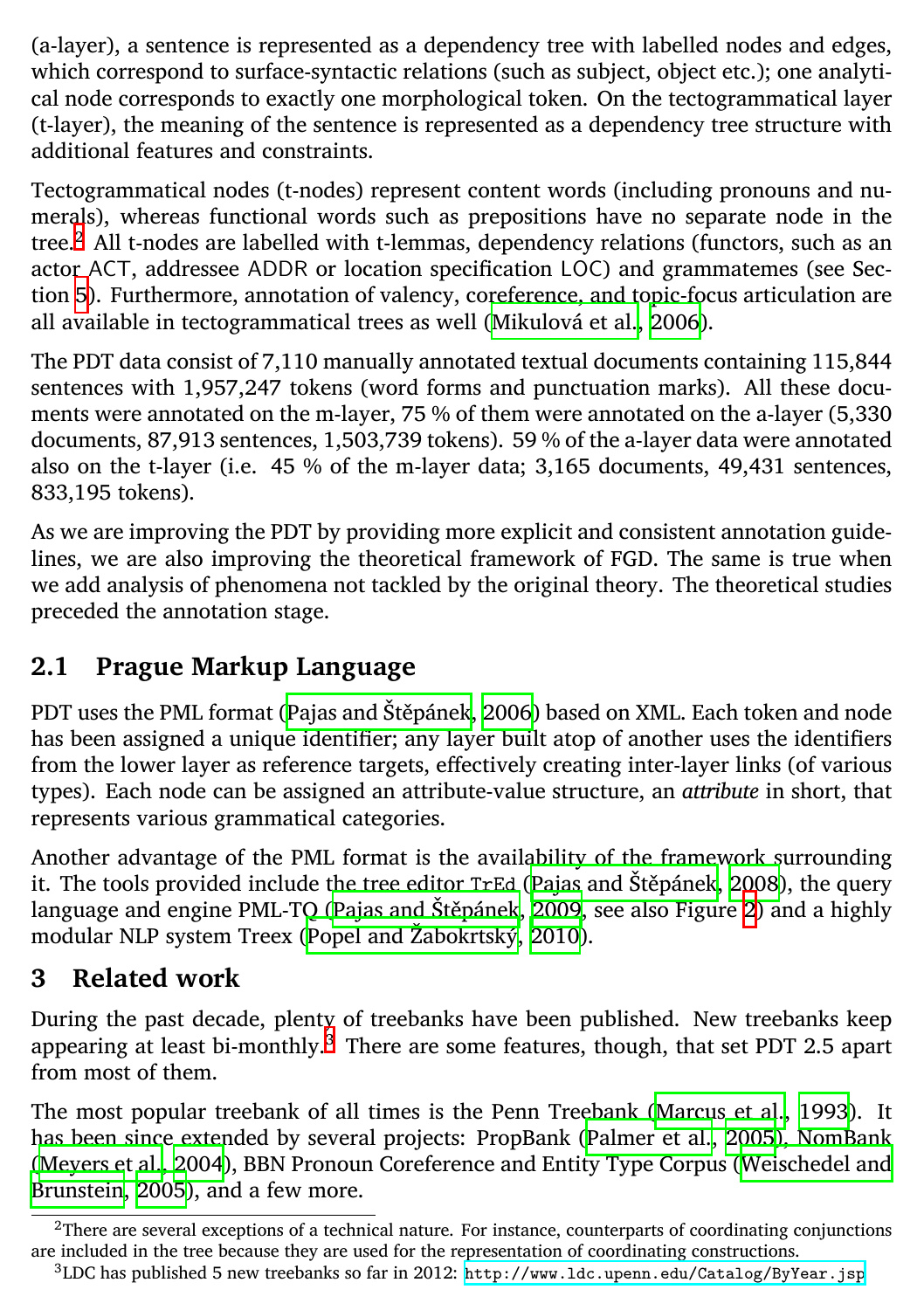The pitfall of this process can be demonstrated on the Chinese Treebank (Xue et al., 2010), whose development follow[ed the Penn Treeba](#page-14-3)n[k patt](#page-14-3)ern. The additional layers of annotation follow the stand-off principle, linking them to the original data. What remains problematic, though, is the format of these links: for example, both the proposition and word sense annotations use a "token number" to refer to a particular token in a sentence, but the latter only counts terminals with a surface form, while the former includes various added nodes as well (e.g. traces, pro's). Similarly, the coreference annotation (and named entity annotation, too) operates directly on the text, not taking the underlying phrase structure into account. Therefore, units that enter the coreference relations sometimes do not correspond to a continuous subtree of a tree.

<span id="page-3-0"></span>As a result, it is substantially non-trivial to search for phenomena that involve several such layers (e.g. "list all the verbs at which a given named entity or a pronoun corefering to it can appear as Arg0").

The PML format (see Section 2.1), on the other hand, results in unambiguous interconnection of the annotation layers.

There are other projects aiming at standardisati[on of the solution](#page-15-6)s [and conversion of ol](#page-14-4)d [format](#page-15-7)s [to ne](#page-15-7)w ones, cf. (Ide and Suderman, 2009). The solution used in the PDT is comparable to these efforts and standards (such as the LAF or TEI and its variants), but it has the added advantage of being supported by a complete suite of tools for annotation, search and processing mentioned earlier.

Finally, not all treebanks are freely available. Various license restrictions (and usage fees) exist. PDT 2.5 is now being distributed under the standard Creative Commons license (3.0-BY-NC-SA) allowing free access and distribution of additions and modifications.

#### **4 Multiword expressions**

Multiword expressions (MWEs) such as idioms, [p](#page-5-0)hrasemes, and multiword named entities are an important and sometimes overlooked part of natural languages. Usually they form [a significant portion of](#page-14-5) t[he voc](#page-14-5)abulary, particularly in special domains where terminology is in play, but not only there: 16.3% of content words in the PDT are part of a MWE.

Multiword expressions are a boundary phenomenon on the interface of grammar and lexicon. We understand them, in accordance with Sag et al. (2002), Baldwin et al. (2003), Pecina (2009), and other authors, as phrases that contain some *idiosyncratic element* that differentiates them from normal expressions. This idiosyncratic element can be morphological, syntactic, or semantic. Although the annotation belongs to semantic layer, we have means for annotation on the other layers as well.

As a practical guideline for how idiosyncratic the expression must be to constitute a MWE, the most important criteria are the absence of *compositionality of meaning* and *word-for- -word translation*. Neither of these criteria is absolute either by itself or together, but they are strong indicators, nonetheless. If these or any other secondary criteria compel a native speaker to add the expression to a dictionary because it requires an explanation, we consider it a MWE. For examples, see page 6.

Although some grammatical theories have accounted for MWEs decades ago (see e.g. Mel'čuk and Polguère, 1987), the annotation of MWEs is one of the least developed phenomena in treebanks. There were some MWEs annotated in PDT 2.0 (such as per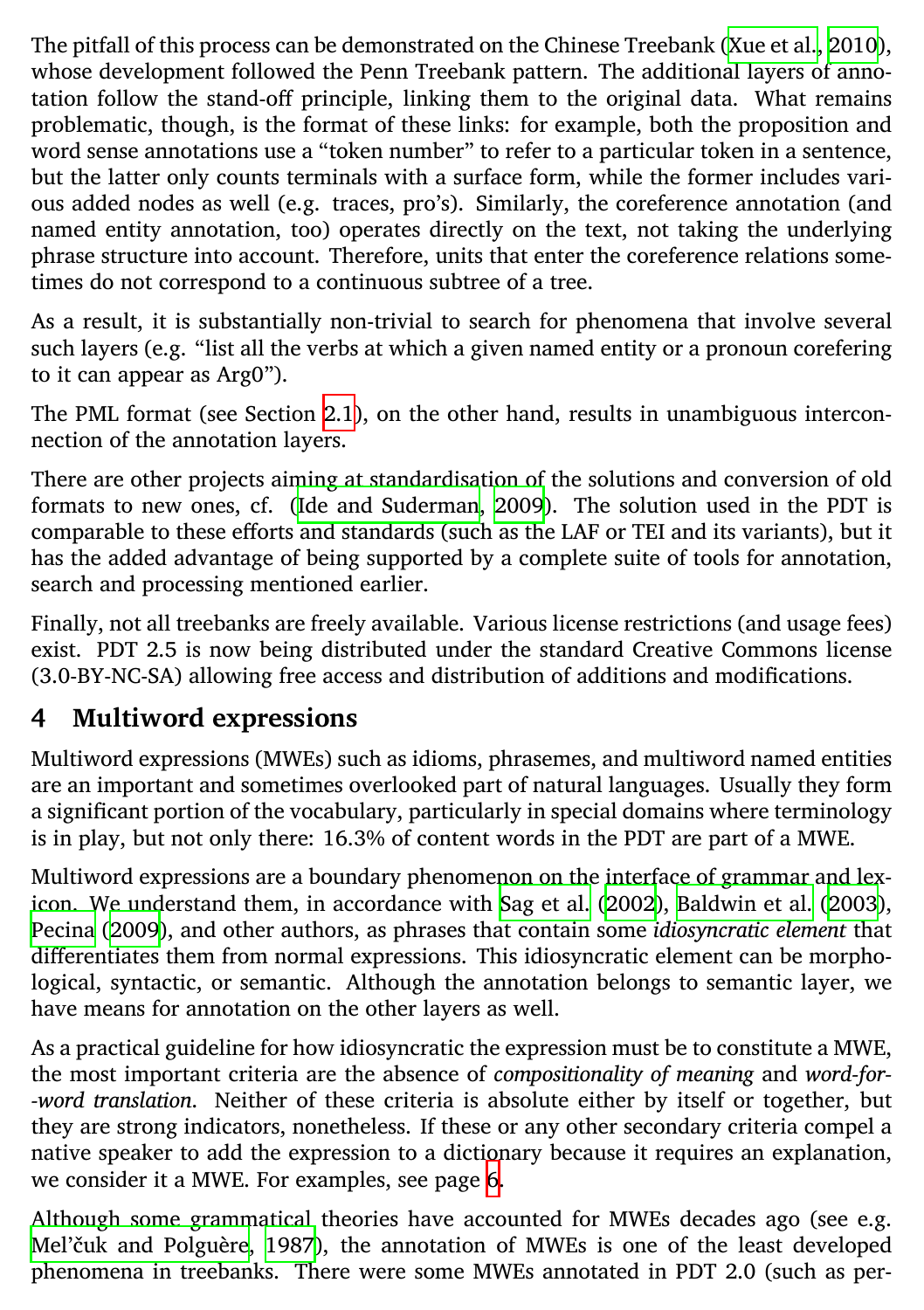sonal names or foreign phrases) and there are other treebanks that include named entities and/or MWEs to some ext[en](#page-5-0)t, e[.](#page-5-1)g. the German TüBa-D/Z or the Bulgarian BulTreeBank.<sup>4</sup>

In PDT 2.5, we annotate all occurrences of MWEs, including named entities (see below). We do not inspect various linguistic subtypes of MWEs in the treebank because we believe it is not the right place to analyse their grammatical attributes—only their instances should be identified in the treebank. Once that is done, a lexicon linked to their occurrences in corpora can be compil[ed a](#page-5-2)nd the MWEs (MWE types) can be analysed, taking into account all the information that can be acquired from the annotated occurrences in the data, as well as other resources. We have compiled a preliminary version of such a lexicon. It is complete with regard to lexemes occurring in the PDT 2.5 data and it is freely available.<sup>5</sup> The elaborate lexicographic analysis of all its entries, however, has yet to be performed. That is why the dictionary is not part of the PDT 2.5 release.

We di[sti](#page-4-0)nguish a special type of MWEs: **named entities (NE)**. 6 In their case we are interested mainly in their *type* (see the list below) and their *basic form*. Since Czech is an inflectional language, a *basic form* of a MWE often differs from the form used in the sentence, but also from the sequence of basic forms (lemmas) of the individual words. This is illustrated by Examples 1 and 2. In the current release of PDT 2.5, basic forms have been manually added to some types of MWEs (see the full list below): lexemes, persons, locations, objects and some institutions. Treatment of NEs together with other MWEs is important, b[ec](#page-4-1)ause syntactic functions are more or less arbitrary inside a NE (consider an address with phone numbers, etc.) and so is the assignment of semantic roles. That is why we need to be able to display each NE as a single node, just like we do it with MWEs in general. See details in Section 4.1.

Tectogrammatical layer is the layer of linguistic meaning, so the MWE annotation belongs there. MWEs can be more easily captured on the t-layer, because: (i) there are added nodes [for words not present in the surface sentence \(ellipse](http://arbuckle.sfs.uni-tuebingen.de/en_tuebadz.shtml)s), [\(ii\) each MWE const](#page-14-6)i[tutes](#page-14-6) a **continuous** [subtree on the t-layer; such](http://ufal.mff.cuni.cz/lexemann/mwe/) subtree is consequently collapsible and it can be represented as a single t-node, and (iii) the t-layer also does not feature nodes for auxiliary words, $\frac{7}{7}$  which significantly simplifies the annotation [process.](#page-14-7)

<span id="page-4-1"></span><span id="page-4-0"></span>All the multiword expressions in a given sentence are stored in the attribute mwes of the root node of the tectogrammatical tree. The attribute mwes is a list, whose members represent MWEs in the tree. Each MWE contains an ID, a basic-form, a type and a list of identifiers of t-nodes that are a part of the MWE. The type of a MWE can have one of the following values:

• lexeme, $^8$ 

- location,
- person (a name of a person or an animal),

surement, a biological name of a plant or an

- address, • time,
- institution, • object (e.g. a name of a book, a unit of mea-

animal),

- biblio (a bibliographic entry),
- foreign (a foreign expression),
- number (esp. a numerical range).

<sup>4</sup>See http://arbuckle.sfs.uni-tuebingen.de/en\_tuebadz.shtml and (Osenova and Kolkovska, 2002). <sup>5</sup>http://ufal.mff.cuni.cz/lexemann/mwe/

<sup>6</sup>An easier annotation of *single-word named entities* is left for future versions of PDT.

<sup>7</sup>Auxiliary words are instead accessible through attributes and links.

<sup>&</sup>lt;sup>8</sup>"Conjunction of the lexical form and the individual meaning" (Filipec, 1994). Compare also "lexical unit"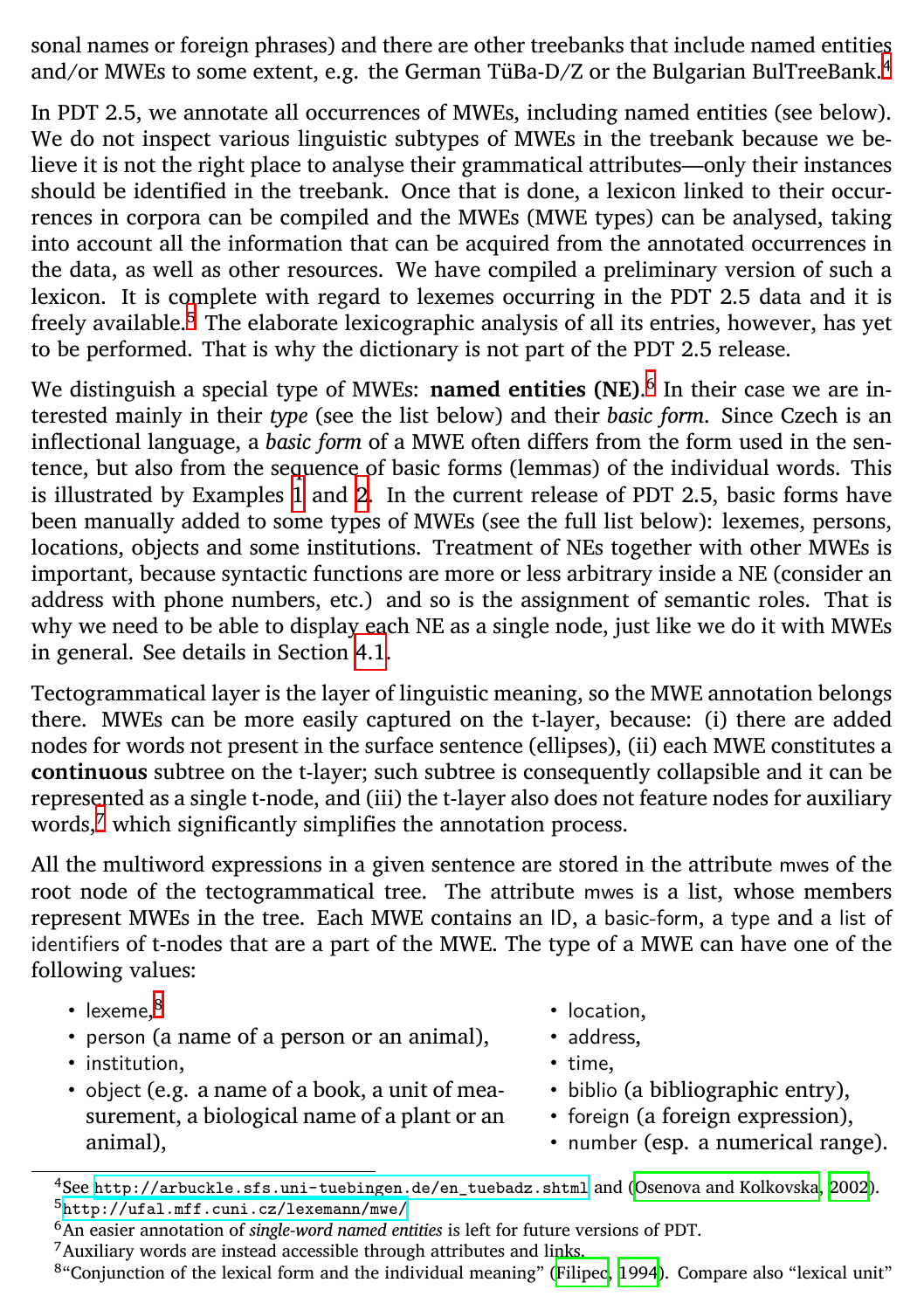<span id="page-5-2"></span><span id="page-5-1"></span><span id="page-5-0"></span>Examples:

(1) *Prezident Havel by měl 15. [č](#page-11-1)ervence*\* *na Pražském hradě*† *jmenovat třináct soudců Ústa[vn](#page-11-1)ího soudu*‡ *.*

transl.: *President Havel is expect[ed](#page-11-1) to appoint thirteen judges of the Constitutional Court on 15th of July at the Prague Castle.*

\* *'on 15th of July'* – date, basic-form: "15. červenec" (nominative case)

† *'at Prague Castle'* (locative case) – location, basic-form: "Pražský hrad" (nominative case)

‡ *'[of] Constitutional Court'* (genitive) – institution, basic-form: "Ústavní soud" (nominative)

(2) *Funkce ústavního soudce*\* *je neslučitelná s členstvím v politických stranách*† *.*

transl.: *The role of a constitutional judge is incompatible with political party membership.*

\* *'[of a] constitutional judge'* (genitive) – lexeme, basic-form: "ústavní soudce" (nominative)

† *'in political parties'* (locative, plural) – lexeme, basic-form: "politická strana" (nominative, singular)

#### **4.1 MWE display and search**

There are two modes of viewing the MWEs in TrEd: they can be seen either as coloured groups of t-nodes in a tectogrammatical tree (see Figure 3C), or they can be collapsed into a single node (see Figure 3B). When collapsed, children of the members of a MWE become children of the MWE node itself as we can see with *deficit* and its parent *miliarda* in Figure 3. In the "node group" mode the groups are drawn in different colours representing different types of MWEs. In Figure 3 (B) and (C) there is a subtree (*'a 33 billion budget deficit'*) with 2 MWEs (NE *'33 billion'* and a lexeme *'budget deficit'*) 9 in a compact collapsed form (B) and in a coloured group-view (C). Orange colour represents a multiword number and pink represents a le[xem](#page-5-3)e in (C).

### **4.2 Annotation procedure**

[We annotate](#page-14-8)d all occurrences of MWEs (including named entities, see below) at the tectogrammatical layer of PDT. A large part of the data was annotated in parallel. A table below shows how much data was annotated by 1, 2, or 3 annotators in parallel, compared to [the size of the t-layer.](http://ufal.mff.cuni.cz/lexemann/mwe/)

<span id="page-5-3"></span>

|         | number of annotators |                        |       | $\Sigma$ annotated                          | $\Sigma$ parallel |
|---------|----------------------|------------------------|-------|---------------------------------------------|-------------------|
|         | one                  | two                    | three | (100% of PDT t-layer) (in % of PDT t-layer) |                   |
| t-files | 1.288                | 1.412                  | 465   | 3,165                                       | 59                |
| t-nodes |                      | 248,448 343,834 82,683 |       | 674.965                                     | 63                |

#### Table 1: Parallel annotation of data

The data produced by individual annotators is not part of PDT 2.5, but it is freely available at the project web page.<sup>10</sup> For the present release it was used to produce gold standard MWE annotation in the following manner: if the annotators agreed, the MWE was kept as gold. Disagreement was decided as follows:

of Cruse (1986).

 $9$ Multiword numeric entity is always annotated. The reason for annotation of "budget deficit" (translatable, as you can see) is non-compositionality: it is different than, e.g., "oxygen deficit", because there is no budget shortage, but shortage of money in the budget (or even an income shortage comparing to costs).

<sup>10</sup>http://ufal.mff.cuni.cz/lexemann/mwe/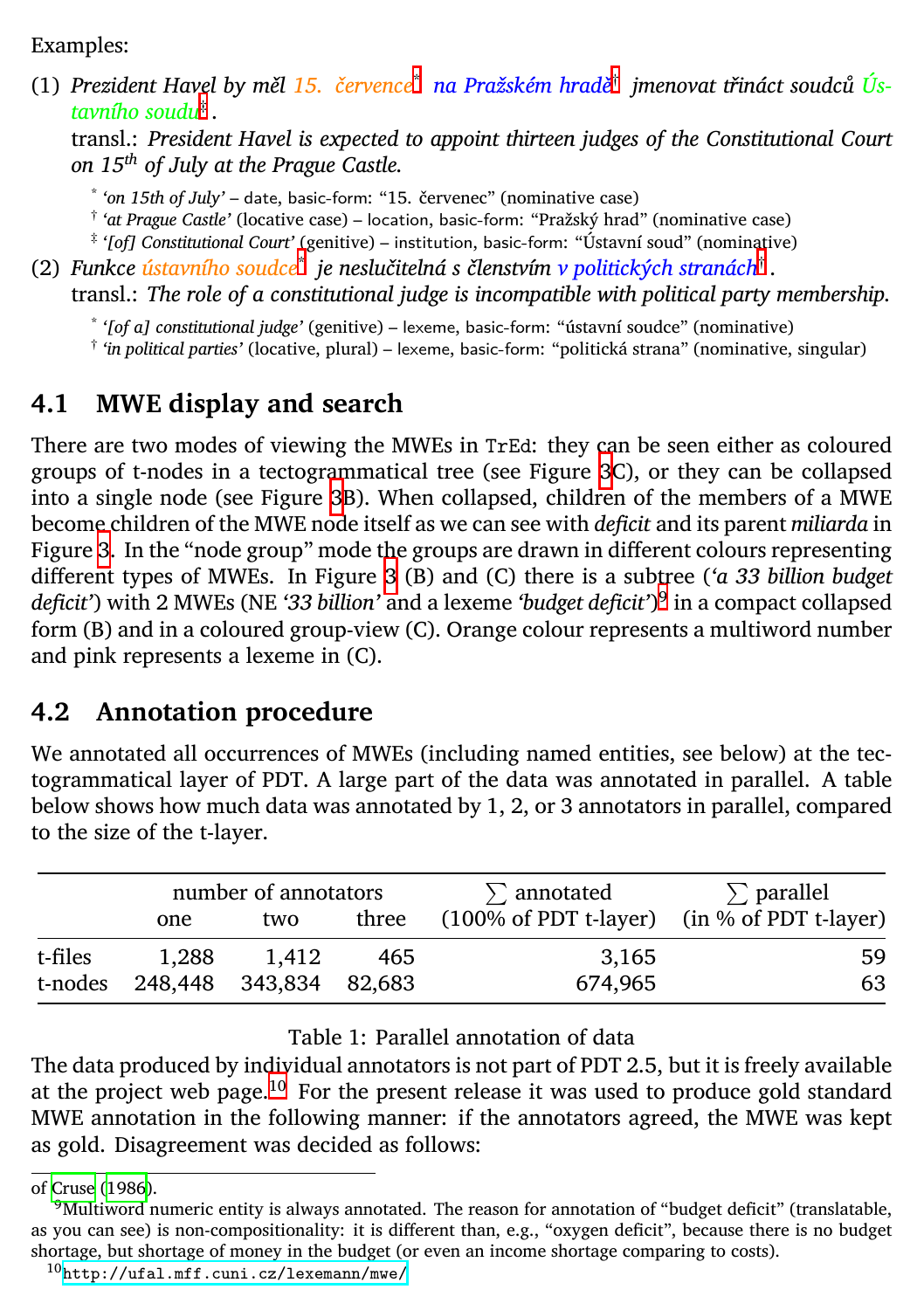<span id="page-6-0"></span>In case a MWE was recognised by only one annotator, we kept it, since a test had shown that it was much more common for an annotator to miss a MWE than to annotate a false MWE. In case one annotator annotated a subset of the other's MWE, we kept the larger MWE. On the other hand, when one annotator chose several small MWEs covering the other's larger MWE, the smaller ones were kept.<sup>11</sup> The cases when the annotators created intersecting MWEs were judged by a third annotator, as were the cases when one annotator identified several subsets of the other's MWE but the subsets didn't cover the full extent of the large MWE.

#### **5 The grammateme typgroup representing the pair/group meaning**

In Czech, nouns typically have two sets of forms according to the grammatical category of number: singular forms and plural forms. Forms of the former set are used to denote a single entity (singularity meaning), plural forms express, in general, more than one [en](#page-6-1)tity (plurality meaning). Within the theoretical linguistic framework of FGD as well as in the annotation scenarios of PDT 2.0 and PDT 2.[5, the semantic opposition of si](#page-15-8)ngularity and plurality is represented by the values sg vs. pl of the grammateme number; grammatemes are attributes of nodes of the tectogrammatical tree, which capture the semantically relevant morphological categories.

In addition to the existence of nouns accompanied in the lexicon with the feature "singulare tantum", which blocks the semantic opposition of sg vs. pl (e.g. *kamení 'stones'*) and "plurale tantum", where sg and pl are expressed by the same form (e.g. dveře 'door/doors'), there are nouns in Czech that have both singular and plural forms but their plural forms are used to refer to a pair or to a typical group of entities rather than to a plurality of them. For instance, the plural *ruce 'arms'* denotes a pair or several pairs of arms rather than several upper limbs, the form *boty 'shoes'* denotes a pair or several pairs of shoes, the form *klíče 'keys'* means a bundle or more bundles of keys. The meaning is referred to as the "pair/group meaning" in the present paper.

<span id="page-6-1"></span>As the pair/group meaning is compatible with most Czech concrete nouns and it manifests in some peculiarities as to the compatibility of the particular nouns with numerals,  $12$  we proposed to treat the pair/group meaning as a grammaticalized meaning constituting a new grammatical category of Czech nouns (Panevová and Ševčíková, 2011).

#### **5.1 Grammateme typgroup**

For the purpose of including the pair/group meaning into the tectogrammatical annotation of PDT 2.5, a new grammateme typgroup was added to the existing set of 15 grammatemes used in PDT 2.0. For the typgroup grammateme, three values were defined: group for the pair/group meaning, single for the meaning of single entities, and nr ("not recognised") for unresolvable cases.

The pair/group meaning is closely related to the meanings of the number category. In connection with the annotation of the grammateme typgroup, values of the grammateme

 $^{11}$  Because it is typically a case like the composer and a symphony annotated together as a concert performance.  $12$ The counting of pair/group nouns requires using a set numeral instead of a cardinal one. This is a strong argument in favor of considering the pair/group meaning a grammatical category. Cf. the set numeral *dvoje 'two sets'* in the example *Máme dvoje sklenice – na bílé a červené víno. 'We have two-sets of glasses – for the white and for the red wine'* vs. the cardinal numeral *dvě 'two'* if counting single entities in the sentence *Postavil na stůl dvě sklenice. 'He put two glasses on the table'*.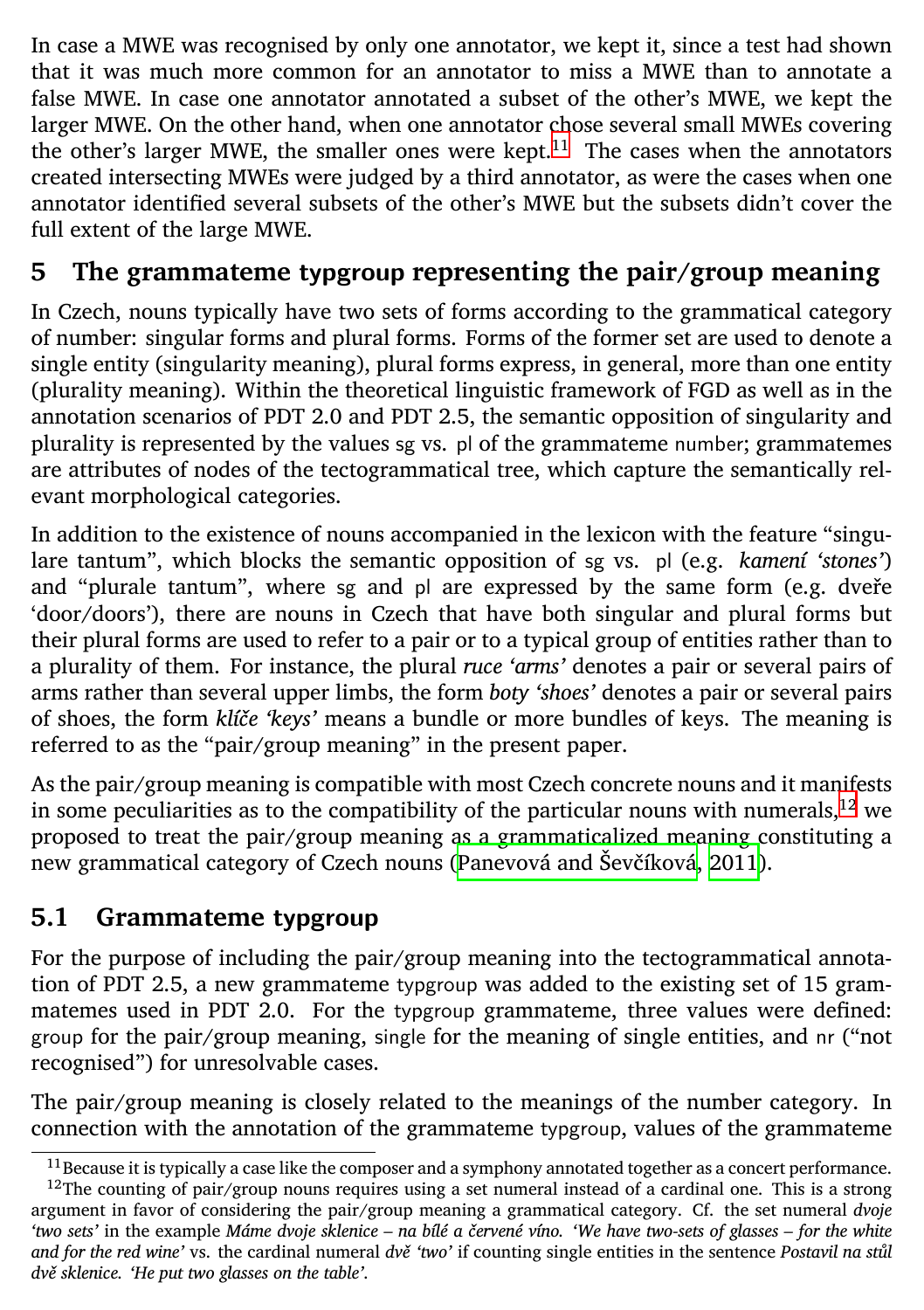number as implemented in the PDT 2.0 data had to be changed in some cases. For instance, if the plural form was identified as denoting a pair or group, the value pl (assigned to the node representing this form in PDT 2.0) was changed to sg in the PDT 2.5 data.

#### **5.2 Manual annotation of the typgroup grammateme with selected nouns**

In the PDT 2.5, the grammateme typgroup was assigned semi-automatically with all nouns; the manual annotation concerned the nouns for which a higher frequency of the pair/group meaning was expected, the rest of the nouns was assigned a value of the typgroup grammateme automatically.

Occurrences for manual assignment were selected on the basis of a list of tectogrammatical lemmas (t-lemmas) of prototypical pair/group nouns. Nouns which co-occur with a set numeral in the PDT 2.0 and in the SYN2005 (ÚČNK, 2005) corpus data were analyzed as good candidates for this list. The list was further enriched using grammar books and theoretical studi[es](#page-8-1) on number in Czech as well as linguistic introspection. In the resulting list, 141 Czech nouns were involved, only 67 of them with 618 instances of plural forms were found in the PDT 2.5 data. Most of the nouns belong to one of the following groups:

- nouns denoting body parts occurring in pairs or groups (*uši 'ears'*, *prsty 'fingers'*, *vlasy 'hair'*),
- nouns denoting clothes and accessories for these body parts (*náušnice 'earrings'*, *rukavice 'gloves'*),
- no[un](#page-8-1)s denoting family members such as *rodiče 'parents'*, *sourozenci 'siblings'*, and
- nouns denoting objects of everyday use and foods sold or used in typical amounts (*klíče 'keys'*, *sirky 'matches'*, *cigarety 'cigarettes'*, *sušenky 'biscuits'*).

The plural forms to be annotated were extracted from the data together with a short, both preceding and following context. In order to make the annotation task as simple as possible, the annotators did not specify the values of both the typgroup and number grammatemes, but they were asked to choose one of the annotation choices 1 to 6; the correspondences between the annotation choices and the grammateme values are described in Table 2. All 31 files were annotated manually by two annotators (native Czech speakers) in parallel during four months, the annotation was preceded by a short training period. The language intuition of native speakers played a crucial role in the annotation process. The annotators agreed on 464 (75.1%) out of 618 instances annotated, with a Cohen's Kappa score of 0.67. After the manual parallel annotation, instances of disagreement were adjudicated by a third annotator and the instances on which annotators agreed were revised in order to check the correctness and consistency of the annotation. The frequency of the choices in the revised annotation is summarized in the last column of Table 2.

#### **5.3 Automatic assignment of the typgroup grammateme to the remaining nouns**

Nouns which were not in the list (and consequently in the manual annotation) were assigned a value of the typgroup grammateme fully automatically. A simple, two-step procedure was provided for the automatic annotation: in the first step, nouns accompanied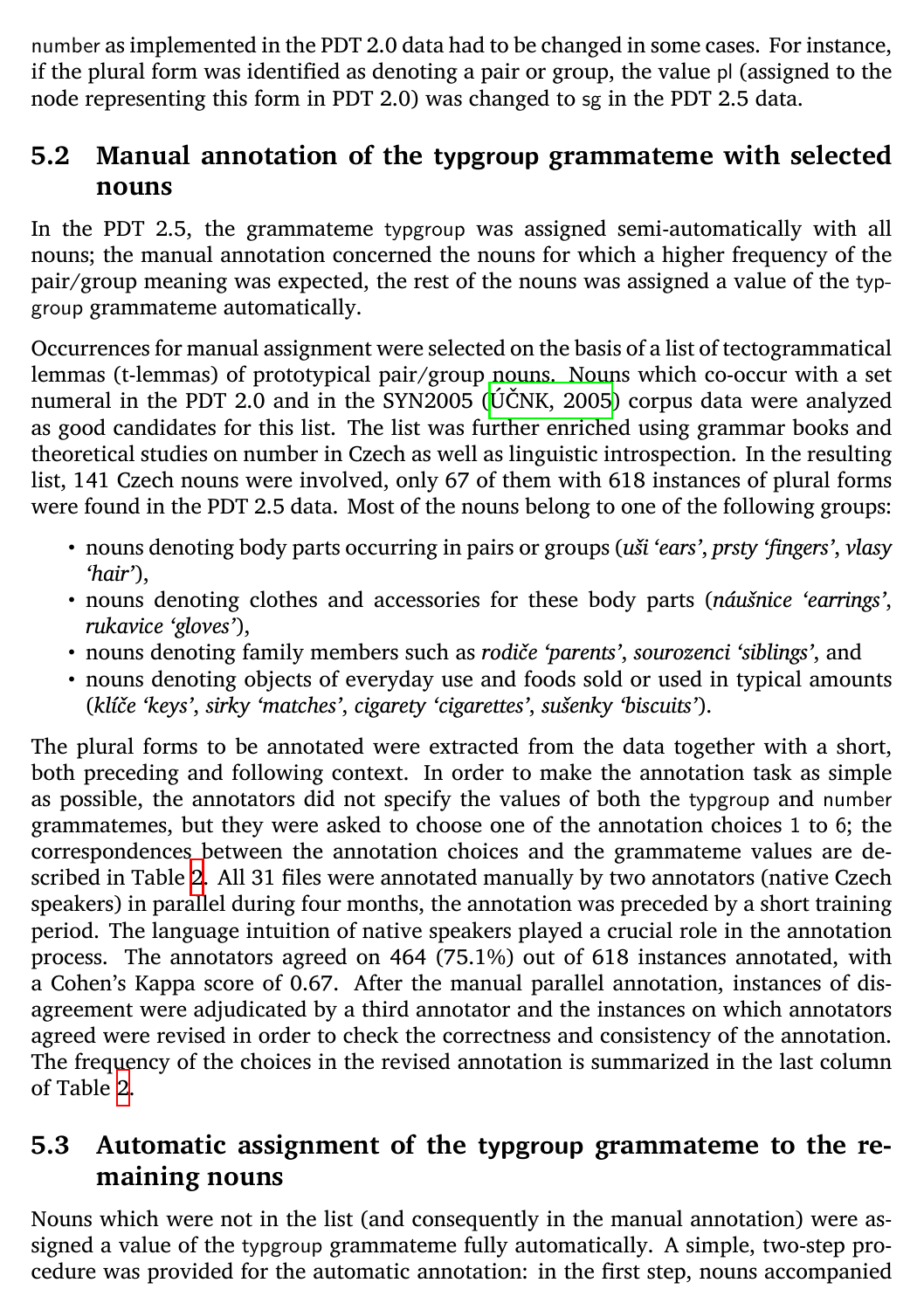<span id="page-8-1"></span>

| Annotation choice                          | Grammateme values |                       | $#$ of instances |              |
|--------------------------------------------|-------------------|-----------------------|------------------|--------------|
|                                            | typgroup          | number                |                  | (percentage) |
| $1$ - plurality                            | single            | pl                    | 133              | (21.5%)      |
| $2$ - one pair/group                       | group             | sg                    | 230              | (37.2%)      |
| 3 - several pairs/groups                   | group             | pl                    | 30               | $(4.9\%)$    |
| 4 - one pair/group or several pairs/groups | group             | nr                    | 154              | $(24.9\%)$   |
| 5 - cannot be resolved                     | nr                | nr                    | 70               | (11.3%)      |
|                                            |                   | to indicate a mistake |                  | $(0.2\%)$    |

Table 2: Manual annotation: annotation choices and corresponding combinations of the values of the grammatemes typgroup and number and their frequency in the manually annotated data. The number values marked in bold were changed from the pl value (as available in the PDT 2.0 annotation) to the marked value, influenced by the annotation of the pair/group meaning.

| Grammateme values |        | $#$ of instances |
|-------------------|--------|------------------|
| typgroup          | number |                  |
| single            | sg     | 185086           |
| single            | pl     | 59912            |
| single            | nr     | 10232            |
| group             | sg     | 237              |
| group             | pl     | 35               |
| group             | nr     | 153              |
| nr                | nr     | 66               |

<span id="page-8-0"></span>Table 3: Combinations of values of the grammatemes typgroup and number and their frequency in the PDT 2.5 data.

with a set numeral *jedny 'one-pair/group'* (except for pluralia tantum) were assigned the value group of the grammateme typgroup and the value of the grammateme number was changed to sg in this connection; if the noun collocated with a set numeral of a higher numeric value (*dvoje 'two-pairs/groups-of'*, *troje 'three-pairs/groups-of'* etc.), the value group was filled in the grammateme typgroup whereas the grammateme number remained unchanged (i.e. pl). Secondly, all the other nouns were assigned the value single in the grammateme typgroup, the value of the grammateme number was not changed in these cases, compared to the original (PDT 2.0) annotation.

Combinations of the values of the grammatemes typgroup and number in the full PDT 2.5 data and their frequency is displayed in Table 3.

### **6 Automatic annotation of clause segmentation**

Analytical trees in PDT 2.5 have been enriched with annotation of clause segmentation. Clauses are grammatical units out of which complex sentences are built. A clause typically corresponds to a single proposition expressed by a finite verb and all its arguments and modifiers (unless they constitute clauses of their own).<sup>13</sup> Annotation of clauses can be

<sup>&</sup>lt;sup>13</sup>Given that Czech is a pro-drop language (pronouns in subject positions are often dropped, since their gender, number and person values are already expressed by verb inflection), this definition based on finite verbs matches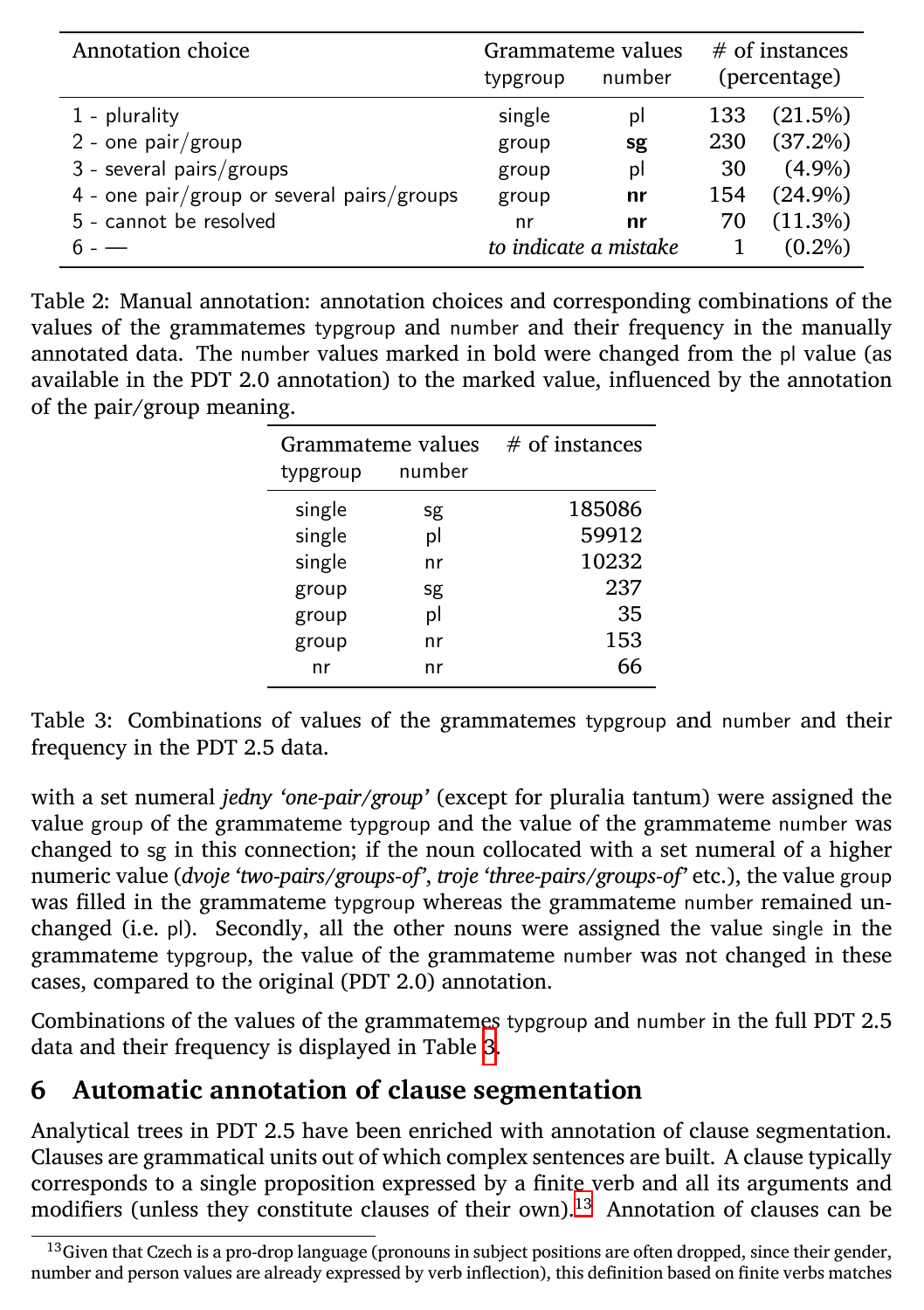used for training clause boundary identifiers, which are generally supposed to be helpful in a number of NLP tasks such as parsing (since most dependencies do not cross clause boundaries), text summarisation (for instance, relative clauses might contain information of lesser importance and thus are more likely to be removable), machine translation (most reordering patterns are to be applied inside clauses), and speech appli[cat](#page-9-0)ions (clause boundaries often imply prosodic boundaries).

We believed that clause boundaries could be identified automatically with very high reliability, since gold-standard morphological and more importantly, analytical annotation had already been available. Therefore clause boundaries were annotated manually only in a small portion of the PDT data and this annotation was used for developing a rule-based clause-identification procedure. To make the annotation consistent across the whole data, all the clause annotation distributed in PDT 2.5 was generated by this procedure; the original manually annotated samples are not included in PDT 2.5.

#### **6.1 Basic conventions for clause representation**

Technically, clause boundaries are represented by the dedicated attribute clause\_number added to analytical nodes. If two analytical nodes in a tree share the same non-zero value of this attribute, then they belong to the same clause. Zero value of this attribute is reserved for boundary tokens, i.e. tokens that are located on the boundary of two clauses and cannot be unequivocally assigned to either of these clauses. Boundary tokens are typically various types of punctuation marks or coordinating conjunctions.<sup>14</sup>

Coindexing by the dedicated attribute is rendered by colours in the PDT 2.5 clause segmentation samples below:

- (3) *U sochy básníka seděl vlasatý mladík a <sup>⋆</sup> hrál Vysockého písně. †*
	- transl.: *There was a hairy guy sitting at a statue of a poet playing Vysockij's songs.*
	- *<sup>⋆</sup>* Clause boundary is formed by the coordinating conjunction between the two clauses.
	- *†* Sentence boundary is manifested by the final punctuation.

<span id="page-9-0"></span>(4) *Pokud jde o kupní smlouvu a<sup>⋆</sup> všechny náležitosti s ní spojené, † musí si to zařídit a<sup>⋆</sup> zaplatit strany samy.*

transl.: *Considering the buying contract and all related requirements, it has to be set and paid by contracting parties themselves.*

- *<sup>⋆</sup>* The coordinating conjunction that joins *sentence constituents* belongs to the clause.
- *†* Clause boundary manifested by the punctuation symbol.
- (5) *Lidé na nás tehdy chodili, aby<sup>⋆</sup> se odreagovali od přítomného režimu.*

transl.: *People in those days used to attend our sessions, so that they could lay off the present government.*

- *<sup>⋆</sup>* The subordinating conjunction belongs to the subordinate clause.
- (6) *Posunovač, který prý vstoupil do kolejiště, aniž se rozhlédl, je nyní v nemocnici<sup>⋆</sup> .*

transl.: *The switchman that is said to enter the railyard without even looking around is in the hospital.*

*<sup>⋆</sup>* The matrix clause is split into two parts by the embedded relative clause, which is further modified by the dependent clause.

<sup>14</sup>Note that subordinating conjunctions are systematically annotated as part of the respective dependent clause. The reason for this decision lies in their linguistic properties: subordinating conjunctions in Czech make an integral part of the dependent clause and, if omitted, the clause might become ungrammatical.

<sup>(</sup>for Czech) the traditional notion of a clause as a group of words having a subject and a predicate.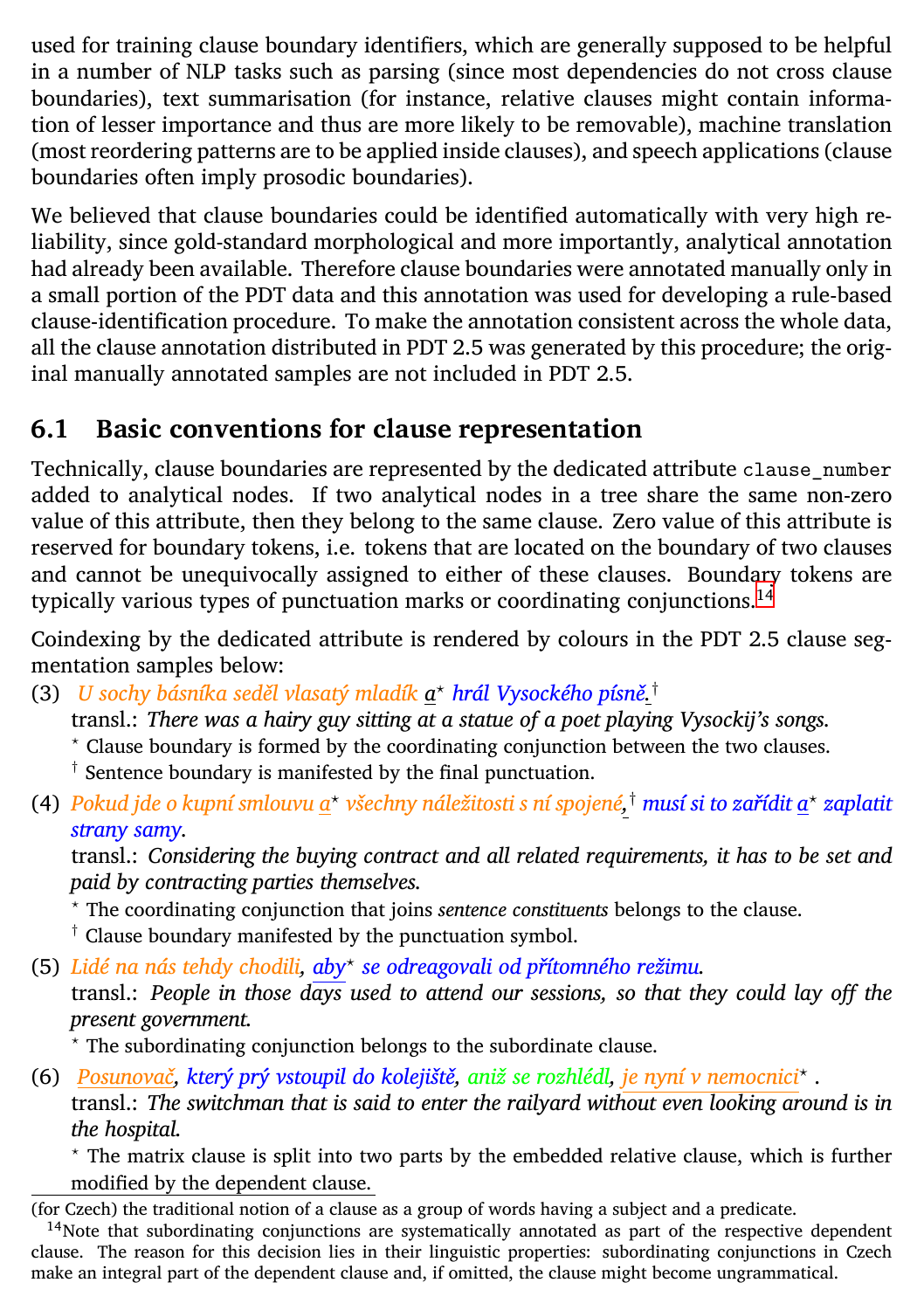



Clause segmentation can be comfortably visualised in the tree editor TrEd (see Figure 1) in two styles: either in full (unfolded) or in folded trees. In the former case, the tree topology is displayed as usual and clause segmentation is signalled by node and edge colours (see Figure 1A). In the latter case, the set of nodes belonging to one clause collapses to a single node which represents the whole clause (see Figure 1B).

#### **6.2 Annotation procedure for clause segmentation**

The automatic clause identification procedure can be outlined as follows:

- 1. Clause seeds are identified. Every occurrence of a finite verb form (the POS tag identifies finiteness reliably) is marked as a distinct clause seed.
- 2. Seeds forming a compound verb are joined together. Seeds with the analytical function of an auxiliary verb (AuxV) cannot constitute a clause on their own.
- 3. The tree is recursively traversed (post-order) and each coordination head is temporarily added to the clause of its rightmost member that already belongs to a clause.
- 4. Clause completion step. The tree is traversed recursively and the children that do not yet belong to any clause are typically added to the clause of the parent node (special handling of coordinations is needed here), or to their nearest left or right sibling that already constitutes a clause.
- 5. All potential boundary nodes are excluded from the clauses and their clause membership is re-estimated. The criteria is based mostly on the linear order of tokens but attention is also paid to the tree structure.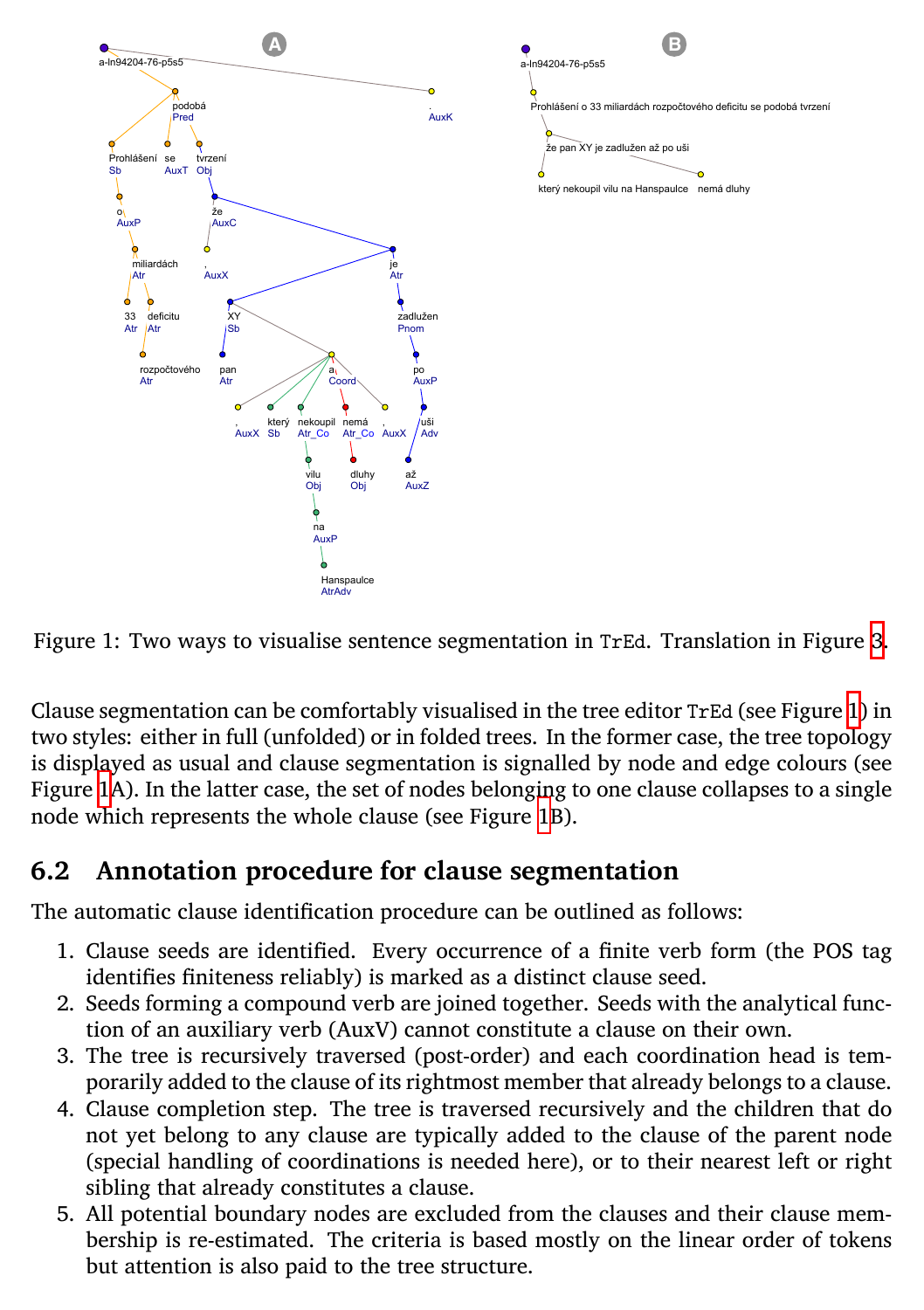<span id="page-11-0"></span>

Figure 2: The PML-TQ query used to obtain Figure 3 in a textual and in a graphical form. It searches for a sentence with at least three clauses, two MWEs, and one word with the pair/group meaning.

<span id="page-11-1"></span>

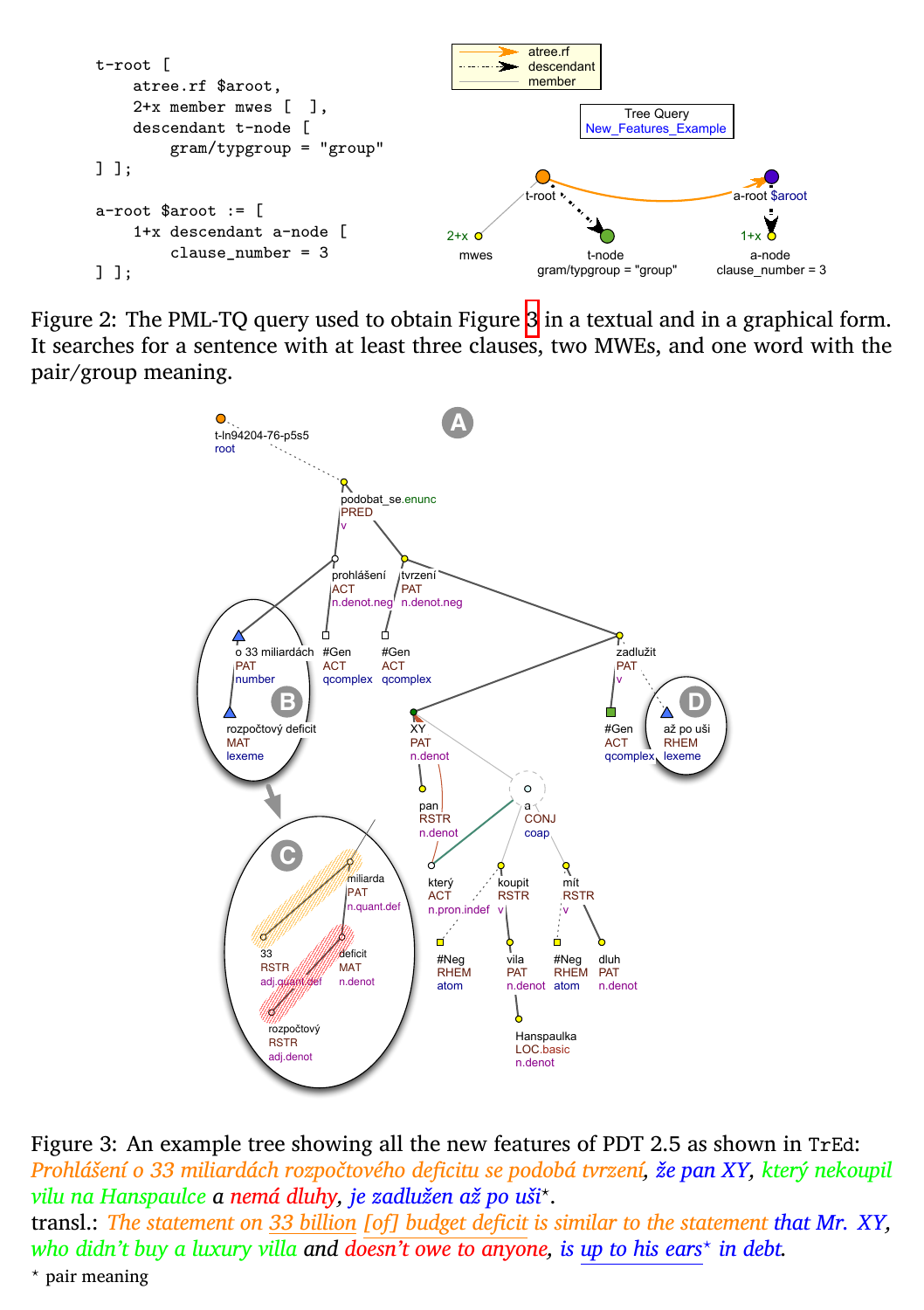#### **6.3 Evaluation and application on PDT 2.5 data**

For the purpose of evaluation, we obtained data from a pilot project on annotating sentence structure, whose methodology is thoroughly formulated in (Lopatková et al., 2012). The project provided us with a valuable collection of 2505 manually annotated sentences. We use these gold-standard sentences for evaluation of our automatic clause-identification procedure. Despite being a subset of the PDT data, the manually annotated sentences are not shipped with PDT 2.5 due to reasons explained below; for clause boundaries, all the PDT 2.5 data are annotated automatically.

Mostly because of the different scope of the project, we have adopted a slightly different annotation scheme. Let us summarise the original concepts and emphasise the differences.

The theory behind the pilot project (Lopatková et al., 2012) is centred on *segmentation charts*. Prior to manual annotation, tokenised and morphologically annotated sentences are automatically split into individual *segments*. All punctuation marks and coordinating conjunctions serve as *segment boundaries*. A single clause then consists of one or more segments. This scheme is viable given the very strict rules for punctuation in Czech – there must be some kind of a boundary between two finite verb forms, be it a sentence boundary, punctuation or a conjunction. The task of the annotators was to identify individual clauses, i.e. to group the segments forming a single clause, and to assign the appropriate level of embedding, thus allowing the distinction between coordination and super- or subordination. The usage of analytical layer during the annotation was intentionally quite limited. Only the analytical functions of tokens were used to help the annotators decide on the correct level of embedding and to disambiguate if more readings of a particular sentence were possible.

Unlike the manual annotation, the automatic clause-identification procedure does not rely on the boundary segments and extensively uses analytical trees. Therea[re](#page-12-0) three key differences in the annotation rules:

- <span id="page-12-0"></span>(a) The automatic procedure does not attempt to assign levels of embedding, as the interclausal relations are explicitly captured in the analytical tree.
- (b) Segment boundaries delimiting segments within the scope of a single clause are annotated as part of the clause, so that the distinction between coordination of sentence members and coordination of clauses is made obvious.
- (c) A parenthetical expression is not considered a separate clause unless it contains a finite verb form.

Especially the last rule created the need of further post-processing of the gold-standard data, to make automatic evaluation possible. During the post-processing, parenthetical expressions were automatically merged with their surrounding clauses. In the original manually annotated data there are 2,505 sentences divided into 5,311 clauses. After post-processing, the number of clauses drops to 4,948.

The evaluation was performed on the basis of clauses using standard precision, recall, and f-measure metrics, reaching values 0.973, 0.978, and 0.975 respectively.<sup>15</sup> This confirmed the initial hypothesis that a highly reliable segmentation can be induced from the already available dependency annotations. As for the few remaining wrongly recognized

<sup>&</sup>lt;sup>15</sup> Each automatically recognised clause was considered correct if and only if there is a clause in the manually annotated data spanning the very same set of nodes.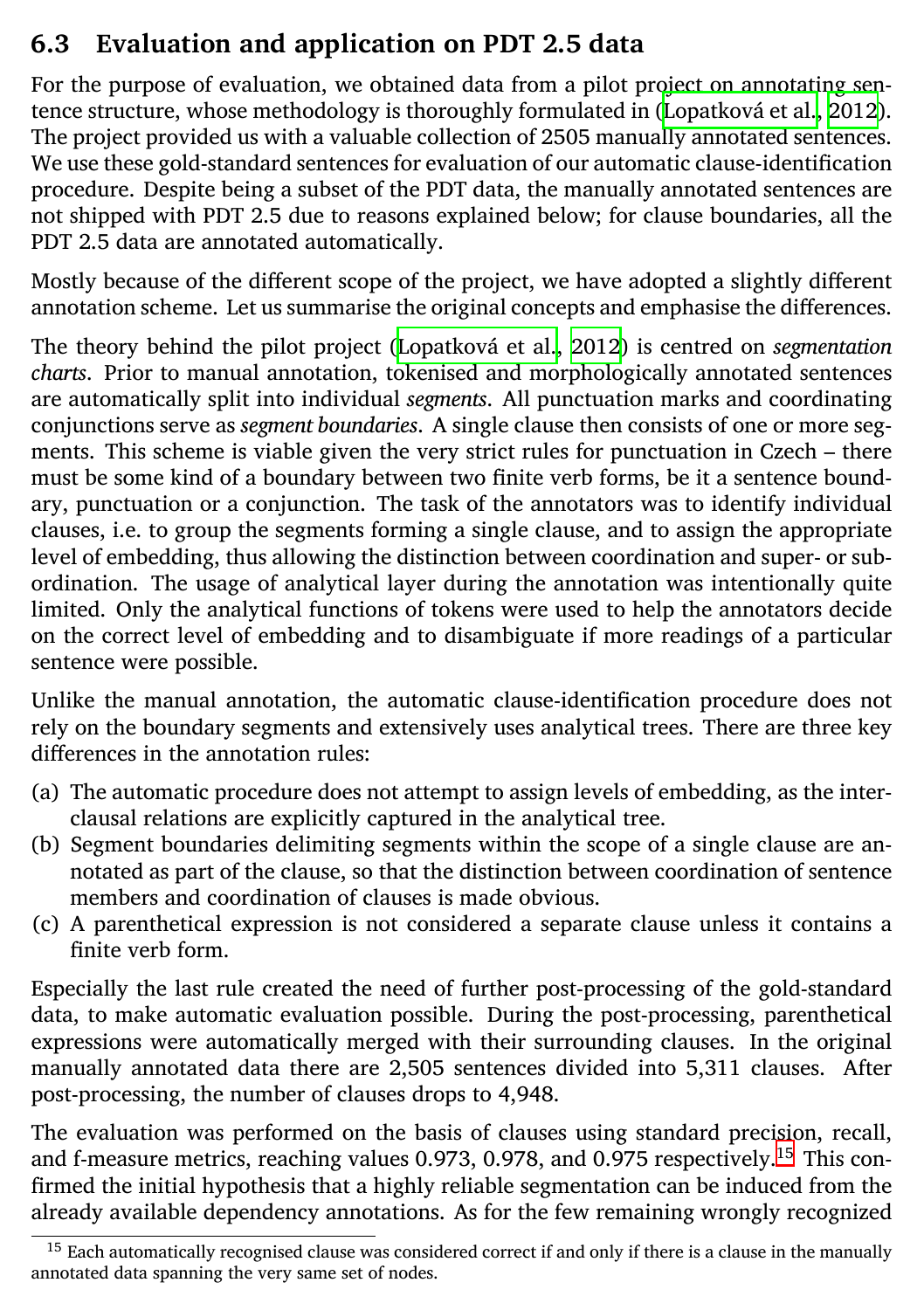<span id="page-13-0"></span>boundaries, the error analysis has [shown that they have no](#page-15-3) single dominating cause that could be easily fixed. Such sentences are often difficult to annotate even for a human, for instance because of elipsis or intricate interplay of hypotactic and paratactic structures.

The automatic clause-identification procedure was used to annotate all sentences provided with gold-standard analytical trees in PDT 2.5, which amounts to 87,913 sentences. The procedure [id](#page-3-0)entified [15](#page-8-0)3,434 clauses.

#### **7 [C](#page-11-1)onclusion**

The Prague Dependency Treebank has been used as a model for several other treebanks, showing that both the general linguistic model of FGD and the technical realisation of PDT using PML are flexible and generic. They are no[t limited to a particular language,](http://ufal.mff.cuni.cz/pdt2.5) [o](http://ufal.mff.cuni.cz/pdt2.5)r a language family. By now there are at [least five treebank](http://lindat.cz)s<sup>16</sup> [annotated in the "PDT](http://hdl.handle.net/11858/00-097C-0000-0006-DB11-8) style".<sup>17</sup>

[We have shown that PDT is](http://hdl.handle.net/11858/00-097C-0000-0006-DB11-8) exceptional in the richness of the information it provides. PML fits this richness well and thus all the PML-based tools such as the TrEd editor and the PML-TQ tree-query language (Pajas and Štěpánek, 2009) can be seamlessly used with PDT. PDT 2.5 is the most complex release of PDT to date. It is an intermediate step on the way to PDT 3.0, which will add even more annotation (discourse and extended anaphora, for example). It also contains corrections of more than 10,000 technical and annotation errors found in the previous release.

In Sections 4 through 6 we have presented major new features of PDT 2.5: what they are, how they were obtained, and what is the resulting quality and reliability. In Figures 2 and 3 there is an example of a complex query involving all of these features using the PML-TQ search tool and a result found together with its visualizations.

PDT 2.5 and all of the tools mentioned above are freely available (not just) for research purposes under standard, permissive licenses at http://ufal.mff.cuni.cz/pdt2. 5 and in the LINDAT-Clarin repository at http://lindat.cz. The Prague Dependency Treebank 2.5 itself has a citable persistent identifier http://hdl.handle.net/11858/ 00-097C-0000-0006-DB11-8.

#### **Acknowledgement**

This work has been using language resources developed and/or stored and/or distributed by the LINDAT-Clarin project of the Ministry of Education of the Czech Republic (project LM2010013). The work on this project was supported by the grants P406/2010/0875, P406/12/P175, and P406/10/P193 of the Grant Agency of the Czech Republic.

<sup>&</sup>lt;sup>16</sup>Prague Dependency Treebank, Prague Arabic Dependency Treebank, Prague Czech-English Dependency Treebank, Index Thomisticus Treebank, Slovak Treebank (analytic layer).

<sup>&</sup>lt;sup>17</sup>The markup language PML is even more generic. In fact, it has no direct connection to FGD and can be used to represent treebanks in any linguistic formalism (phrase-based or dependency, or any other variety based on trees in the basic graph-theory sense). Currently almost thirty treebanks are available in PML and can be queried online using our PML-TQ server. We have yet to meet a treebank that can't be converted to PML.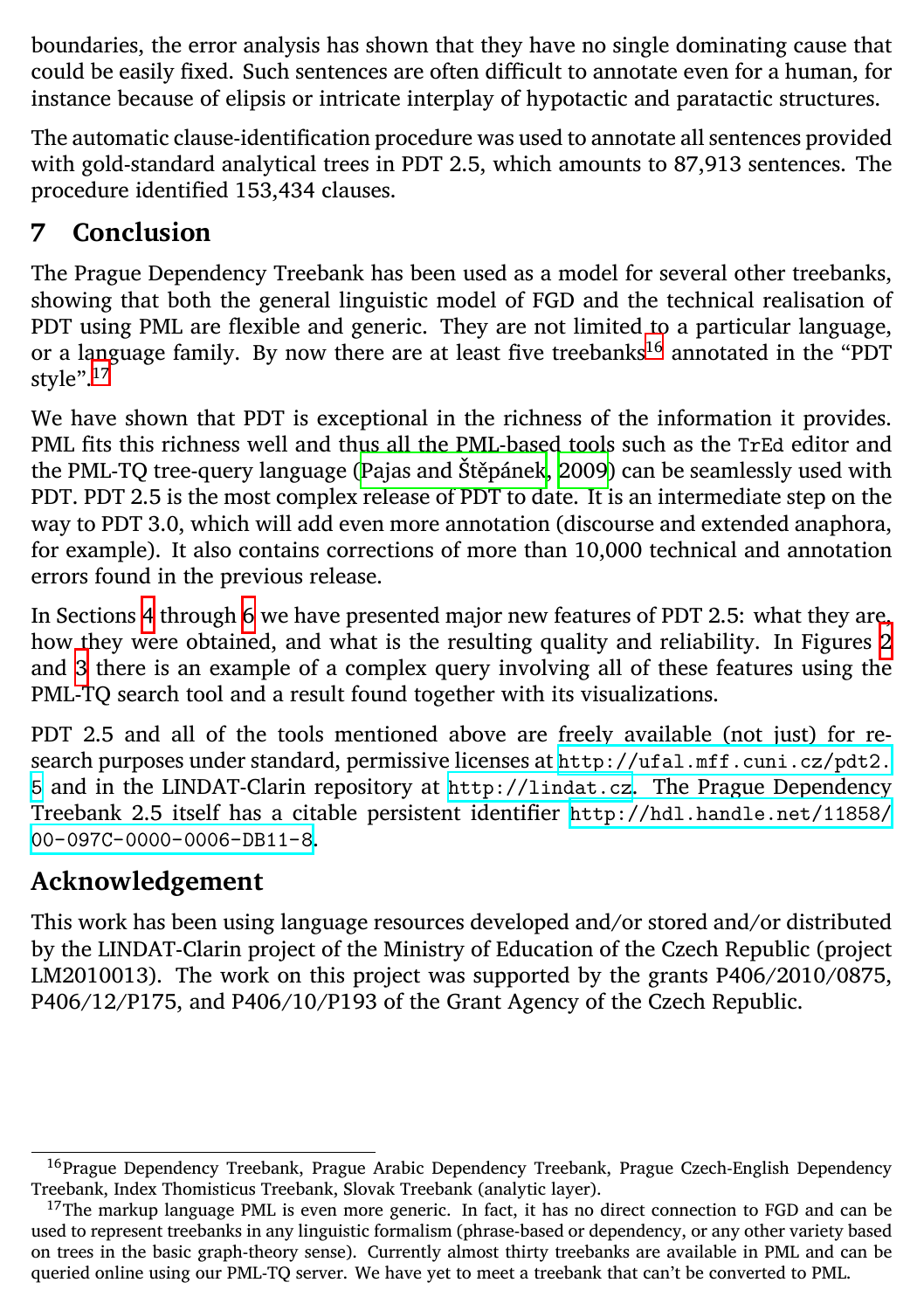#### **References**

<span id="page-14-4"></span>Baldwin, T., Bannard, C., Tanaka, T., and Widdows, D. (2003). An empirical model of multiword expression decomposability. In *Proceedings of the ACL 2003 workshop on Multiword expressions*, pages 89–96, Morristown, NJ, USA. Association for Computational Linguistics.

<span id="page-14-8"></span>Cruse, D. A. (1986). *Lexical Semantics*. Cambridge University Press.

<span id="page-14-7"></span>Filipec, J. (1994). Lexicology and lexicography: Development and state of the research. In Luelsdorff, P. A., editor, *The Prague School of Structural and Functional Linguistics*, pages 163–183, Amsterdam/Philadelphia. J. Benjamins.

<span id="page-14-0"></span>Hajič, J., Panevová, J., Hajičová, E., Sgall, P., Pajas, P., Štěpánek, J., Havelka, J., Mikulová, M., Žabokrtský, Z., and Ševčíková Razímová, M. (2006). Prague Dependency Treebank 2.0. CD-ROM. Linguistic Data Consortium.

<span id="page-14-3"></span>Ide, N. and Suderman, K. (2009). Bridging the gaps: Interoperability for GrAF, GATE, and UIMA. In *Proceedings of the Third Linguistic Annotation Workshop*, ACL-IJCNLP '09, pages 27–34, Suntec, Singapore. Association for Computational Linguistics.

Lopatková, M., Homola, P., and Klyueva, N. (2012). Annotation of sentence structure: Capturing the relationship between clauses in Czech sentences. *Language Resources and Evaluation*, 46(1):25–36.

Marcus, M. P., Santorini, B., and Marcinkiewicz, M. A. (1993). Building a Large Annotated Corpus of English: The Penn Treebank. *Computational Linguistics*, 19(2):313–330.

<span id="page-14-5"></span>Mel'čuk, I. A. and Polguère, A. (1987). A formal lexicon in The Meaning-Text Theory (or how to do lexica with words). *Computational Linguistics*, 13(3-4):261–275.

<span id="page-14-2"></span>Meyers, A., Reeves, R., Macleod, C., Szekely, R., Zielinska, V., Young, B., and Grishman, R. (2004). The NomBank Project: An Interim Report. In Meyers, A., editor, *HLT-NAACL 2004 Workshop: Frontiers in Corpus Annotation*, pages 24–31, Boston, Massachusetts, USA. Association for Computational Linguistics.

Mikulová, M., Bémová, A., Hajič, J., Hajičová, E., Havelka, J., Kolářová, V., Kučová, L., Lopatková, M., Pajas, P., Panevová, J., Razímová, M., Sgall, P., Štěpánek, J., Urešová, Z., Veselá, K., and Žabokrtský, Z. (2006). Annotation on the tectogrammatical level in the Prague Dependency Treebank. Annotation manual. Technical Report 30, ÚFAL MFF UK, Prague, Czech Rep.

<span id="page-14-6"></span>Osenova, P. and Kolkovska, S. (2002). Combining the named-entity recognition task and NP chunking strategy for robust pre-processing. In *Proceedings of The First Workshop on Treebanks and Linguistic Theories (TLT2002)*.

<span id="page-14-1"></span>Pajas, P. and Štěpánek, J. (2006). XML-based representation of multi-layered annotation in the PDT 2.0. In Hinrichs, R. E., Ide, N., Palmer, M., and Pustejovsky, J., editors, *Proceedings of the LREC Workshop on Merging and Layering Linguistic Information (LREC 2006)*, pages 40–47, Genova, Italy.